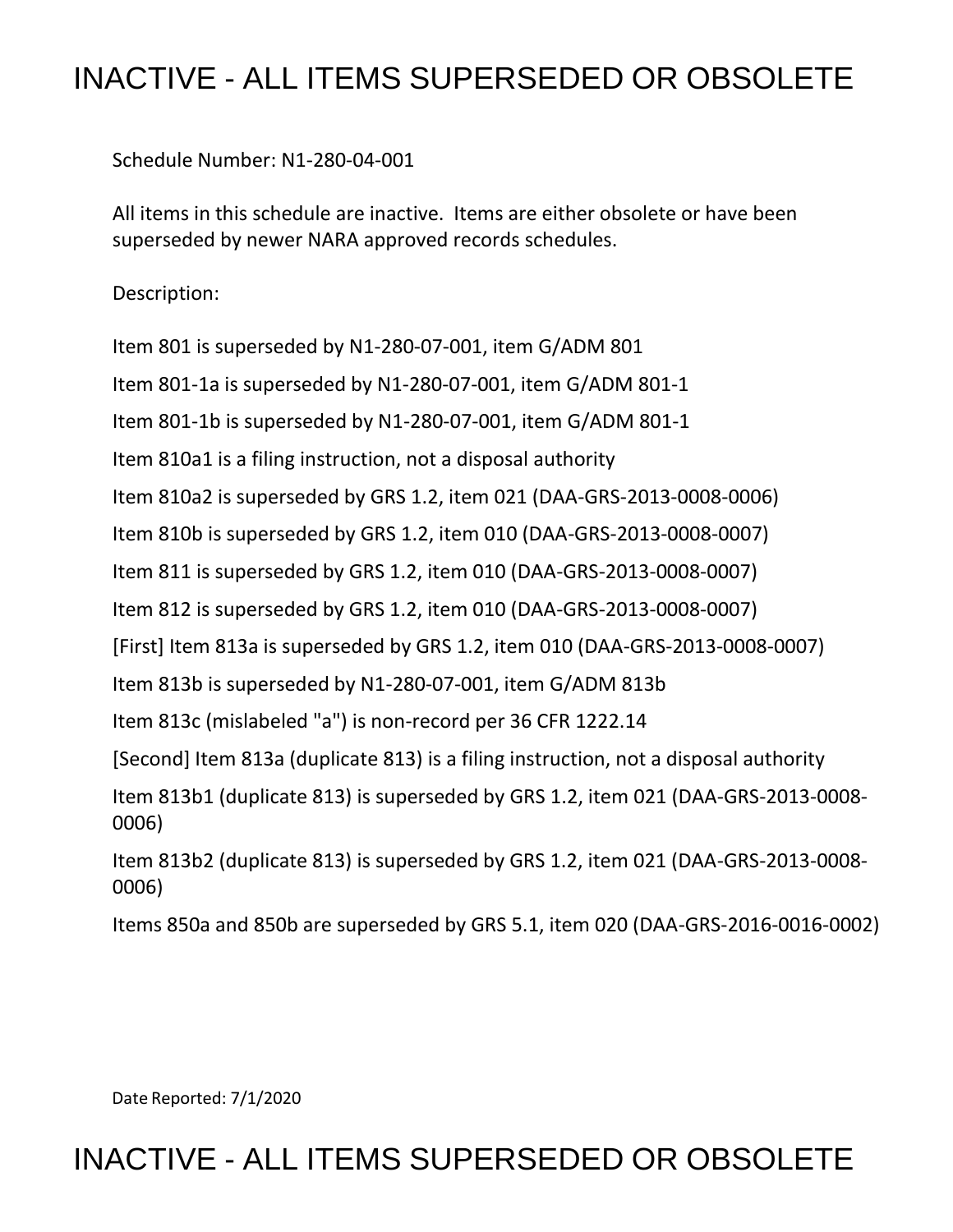|                                                                    | REQUEST FOR RECORDS DISPOSITION AUTHORITY                                         |                | <b>SI FAVE RI ANK (NARA LISA ONIV)</b><br><b>JOB NUMBER</b>                                                          |
|--------------------------------------------------------------------|-----------------------------------------------------------------------------------|----------------|----------------------------------------------------------------------------------------------------------------------|
| (See Instructions on reverse)                                      |                                                                                   |                | $201 - 280 - 04 - 1$                                                                                                 |
|                                                                    | TO NATIONAL ARCHIVES and RECORDS ADMINISTRATION (NIR)                             | DATE RECEIVED  |                                                                                                                      |
| WASHINGTON, DC 20408                                               |                                                                                   |                | $2 - 5 - 2004$                                                                                                       |
| FROM (Agency or establishment)                                     |                                                                                   |                | NOTIFICATION TO AGENCY<br>In accordance with the provisions of 44                                                    |
| FEDERAL MEDIATION AND CONCILIATIONA SERVICE<br>2 MAJOR SUBDIVISION |                                                                                   |                | U S C 3303a the disposition request,                                                                                 |
|                                                                    | ADMIN SERVICES/INFORMATION SYSTEMS DEPT                                           |                | including amendments, is approved except<br>for items that may be marked "disposition                                |
| 3 MINOR SUBDIVISION                                                |                                                                                   |                | not approved" or "withdrawn" in column<br>10                                                                         |
|                                                                    | 4 NAME OF PERSON WITH WHOM TO CONFER                                              | 5 TELEPHONE    | <b>DATE</b><br>ARCHIVIST OF THE UNITED STATES                                                                        |
| <b>DEAN BUNDY</b>                                                  |                                                                                   | (202) 606-2157 | $10 - 13 - 04$                                                                                                       |
|                                                                    |                                                                                   |                |                                                                                                                      |
| 6                                                                  | <b>AGENCY CERTIFICATION</b>                                                       |                | I hereby certify that I am authorized to act for this agency in matters pertaining to the disposition of its records |
|                                                                    |                                                                                   |                | and that the records proposed for disposal on the attached page(s) are not now needed for the business               |
|                                                                    |                                                                                   |                | of this agency or will not be needed after the retention periods specified, and that written concurrence from        |
|                                                                    |                                                                                   |                | the General Accounting Office, under the provisions of Title 8 of the GAO Manual for Guidance of Federal             |
| Agencies,                                                          | $\boxtimes$ is not required;<br>is attached; or                                   |                | has been requested                                                                                                   |
| DATE                                                               | SIGNATURE OF AGENCY REPRESENTATIVE                                                | TITLE          |                                                                                                                      |
| 8 DEC 2003                                                         |                                                                                   |                | <b>RECORDS MANAGER</b>                                                                                               |
|                                                                    | Dean Kemd                                                                         |                |                                                                                                                      |
| $\overline{7}$                                                     |                                                                                   |                | 9. GRS OR<br>10 ACTION                                                                                               |
| <b>ITEM</b><br>NO.                                                 | 8 DESCRIPTION OF ITEM AND PROPOSED DISPOSITION                                    |                | <b>SUPERSEDED</b><br><b>TAKEN (NARA</b><br><b>JOB CITATION</b><br>USE ONLY)                                          |
|                                                                    |                                                                                   |                |                                                                                                                      |
|                                                                    |                                                                                   |                |                                                                                                                      |
|                                                                    |                                                                                   |                |                                                                                                                      |
|                                                                    |                                                                                   |                | numD nume numu nur                                                                                                   |
|                                                                    | Ce Cerence,<br>AUTHORIZED FOR LOCAL REPRODUCTION -<br>PREVIOUS EDITION NOT USABLE |                | STANDARD FORM 115 (REV 3-91)<br>Prescribed by NARA                                                                   |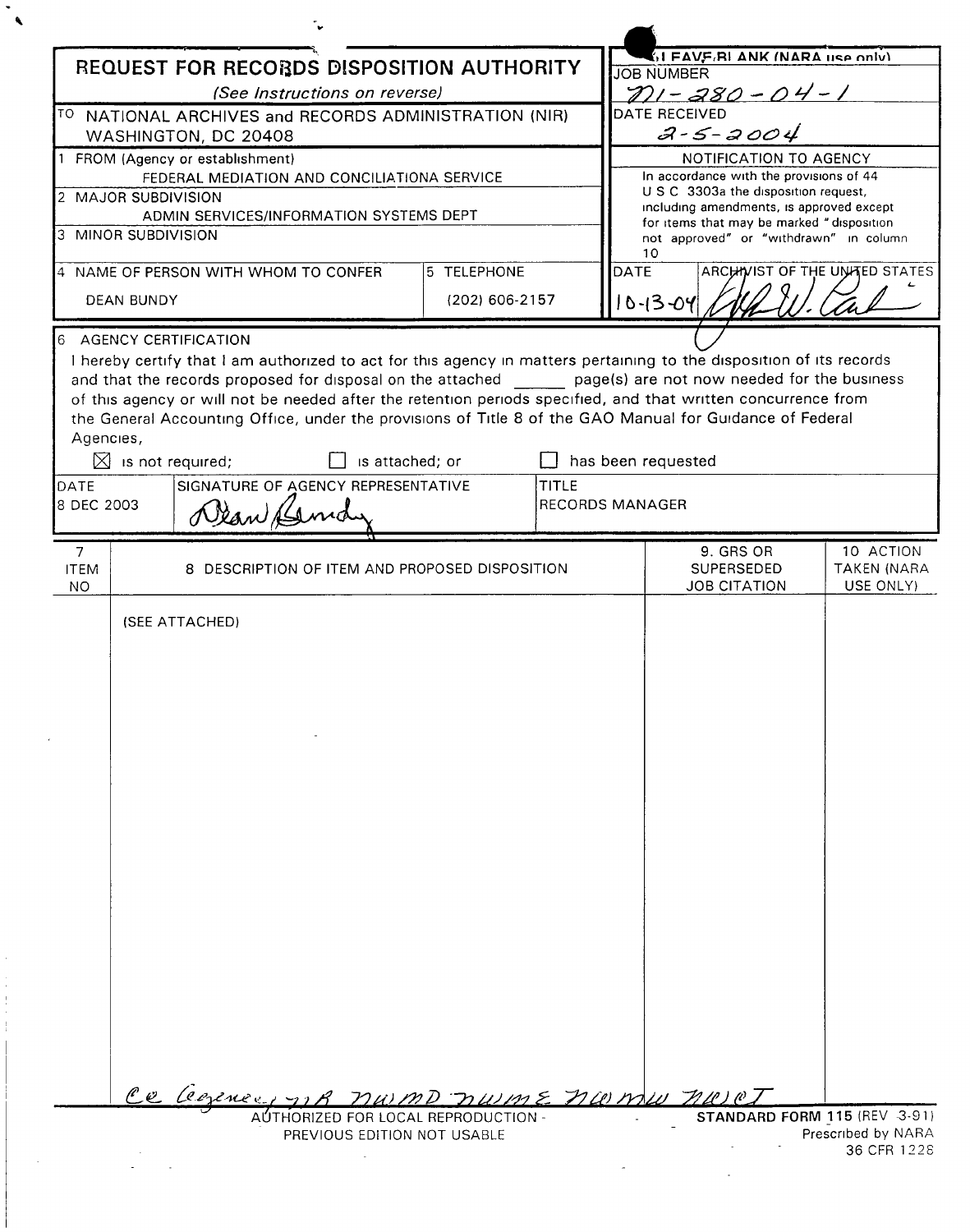## **RETENTION SCHEDULE LABOR MANAGEMENT GRANTS ADMINISTRATION PROGRAM**

..4,I • *t* 

 $\ddot{\phantom{a}}$ 

 $\bullet$ 

800 Series

 $\mathbf{r}$ 

| File Number | Title/Description                                                                                                                                                                                                                                                                                                                                                                                                                                                                                                                                         |
|-------------|-----------------------------------------------------------------------------------------------------------------------------------------------------------------------------------------------------------------------------------------------------------------------------------------------------------------------------------------------------------------------------------------------------------------------------------------------------------------------------------------------------------------------------------------------------------|
| 801         | <b>Grants Administration Case Files</b><br>Case files created to document the progress outcome of<br>approved grants administered by the Office of Grants<br>Application, filed by fiscal year and numbered consecutively<br>within each year. Case files include correspondence,<br>memoranda, and any other documents necessary to verify the<br>progress and outcome of each awarded grant, from the<br>official award letter to the final audit report from grantees<br>and acknowledgment from the Director of the Office of<br>Grants Applications. |
|             | Temporary. Maintain as active file while grant is active.<br>Close files in fiscal year blocks, by the fiscal year in which<br>the period of the grant award has ended, all moneys are<br>accounted for satisfactorily, and final audits have been<br>reviewed and accepted, and the grant administration case is<br>closed. Transfer closed case files in fiscal year blocks to<br>offsite storage. Destroy when 10 years old.                                                                                                                           |
| $801 - 1$   | <b>Grants Contract Dispute Review Files</b><br>These files document the contract dispute appeals process<br>that begins with a request for agency review of a grantee's<br>disputed action and concludes with the resolution or<br>outcome of the appeal after the Grants Contract Dispute<br>Review Board (GCDRB) has reviewed it. Include all<br>correspondence, memoranda, and other documents relevant<br>to the appeal as it proceeds through the defined process.                                                                                   |
|             | (a) Grants Contract Dispute Case Files:<br>Temporary. Retain as active file until the contract dispute is<br>resolved and the case is closed. Retire to offsite storage in<br>fiscal year blocks. Destroy when 10 years old.                                                                                                                                                                                                                                                                                                                              |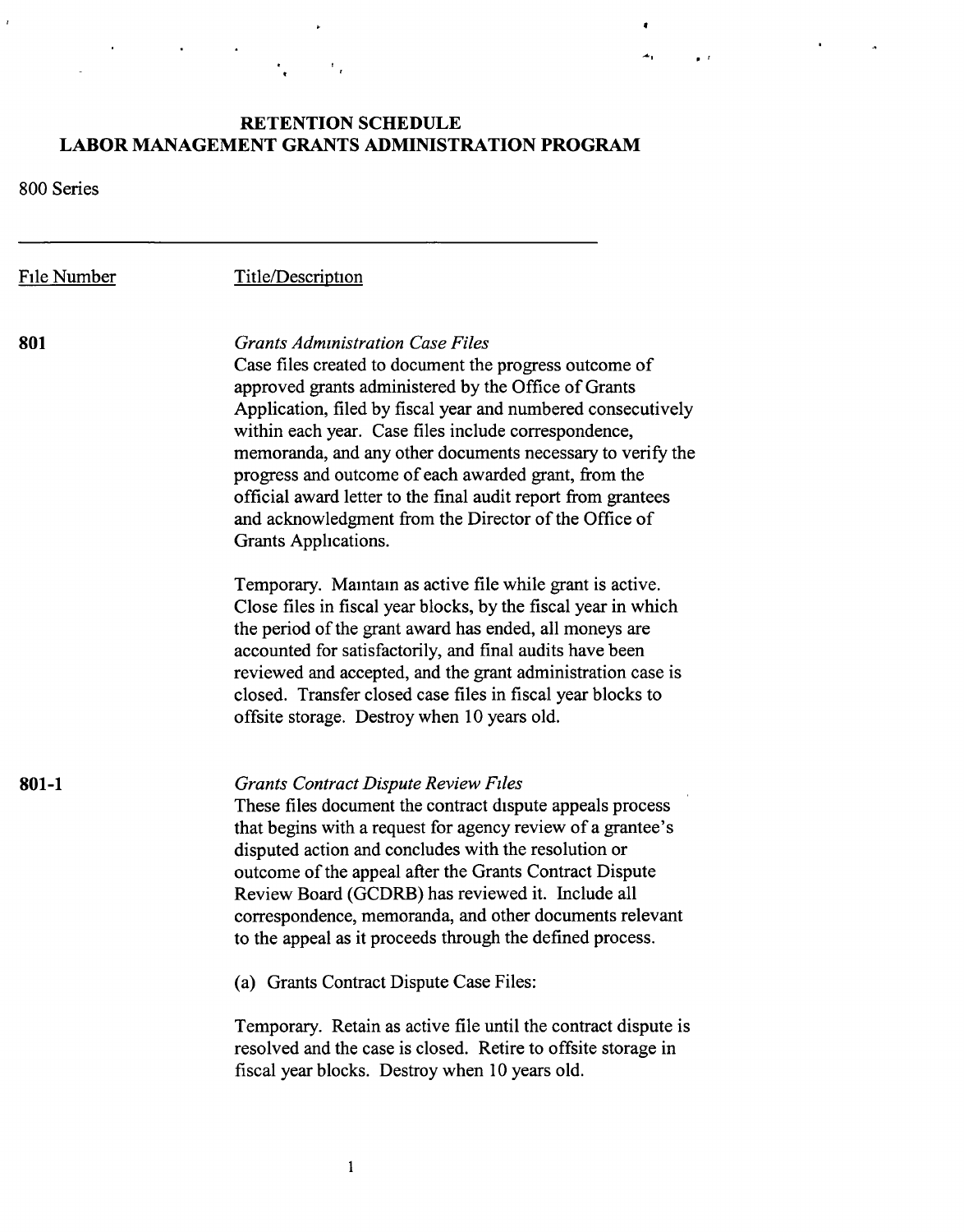|        | $\mathbf{r}$                                                                                                                                                                                                                                                                 |
|--------|------------------------------------------------------------------------------------------------------------------------------------------------------------------------------------------------------------------------------------------------------------------------------|
|        | (b) Copies of Grants Contract Dispute files retained by<br>individual board members or others for administrative or<br>reference purposes:                                                                                                                                   |
|        | Temporary. Destroy when 1 year old or no longer needed<br>for reference.                                                                                                                                                                                                     |
| $-802$ | --Grants-Administration-General-Corresponden <del>c</del> e.-<br>Correspondence or subject files related to the routine<br>administration of the grants application program, that are not<br>directly associated with case files or other items described in<br>this series. |
|        | Temporary. Destroy when 2 years old. (GRS 3.14)                                                                                                                                                                                                                              |
| 810    | Applications and Correspondence Associated with the<br><b>Grants Applications Review Process</b><br>Grants Application Forms (SF 124) and associated<br>correspondence received by the Director of the Grants<br>Application Program from grants applicants                  |
|        | (a) Original copies of Sf-124's                                                                                                                                                                                                                                              |
|        | (1) Approved and funded:                                                                                                                                                                                                                                                     |
|        | Temporary. Include in Grants Application Case File.                                                                                                                                                                                                                          |
|        | (2) Disapproved:                                                                                                                                                                                                                                                             |
|        | Temporary. Destroy when appeals or other procedural<br>questions are resolved.                                                                                                                                                                                               |
|        | (b) Copies of SF-124's submitted to the Grants Review<br>Board and individual members of the Board for review and<br>scoring, including administratively rejected applications that<br>my be submitted to the Board.                                                         |
|        | Temporary. Destroy when grants application review process<br>is complete.                                                                                                                                                                                                    |
| 811    | <b>Grants Application Review Board Rating Sheets</b><br>Rating sheets distributed to Grants Application Review<br>Board members and used to rank or score applications.                                                                                                      |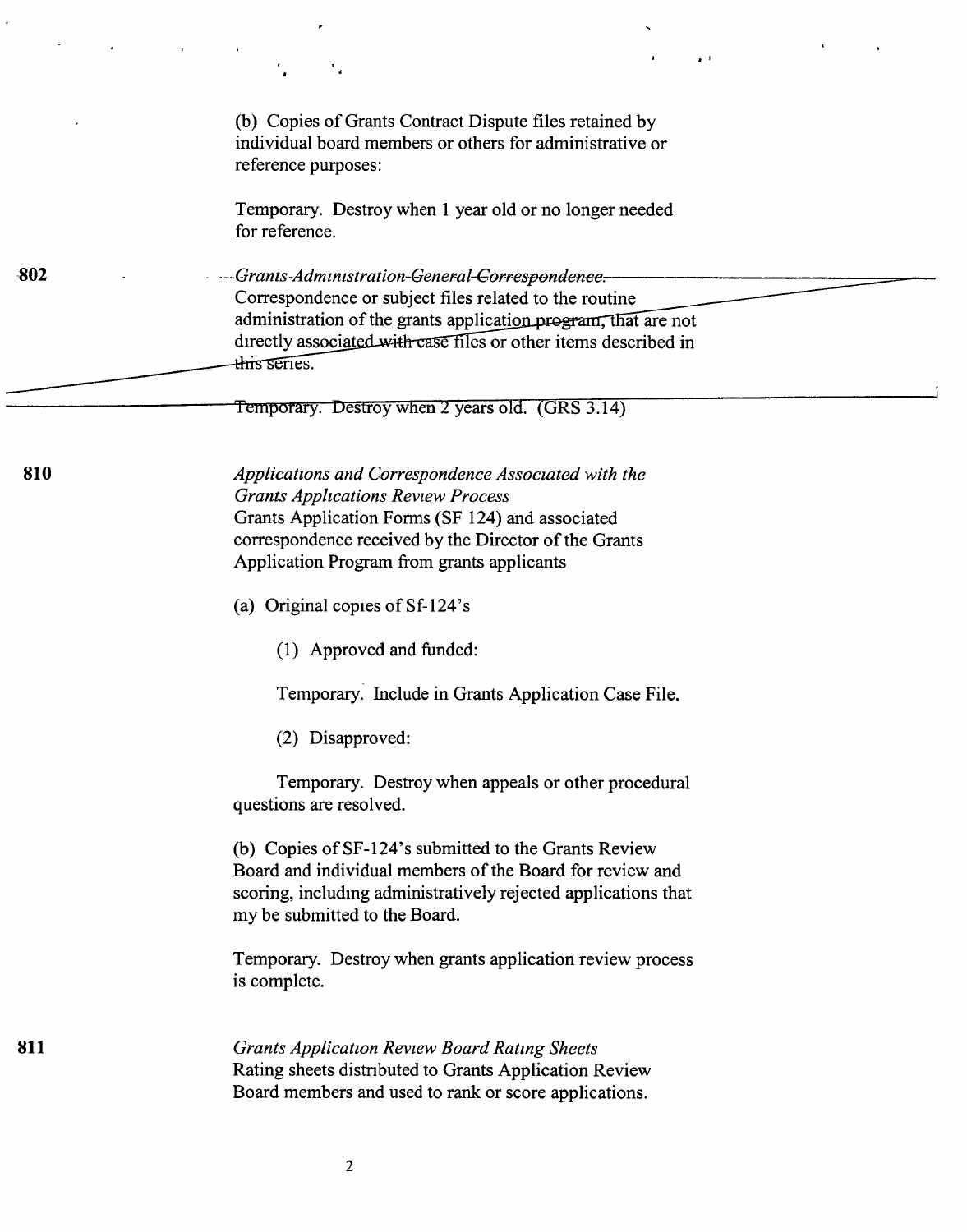|     | Temporary. Destroy when application review process is<br>complete.                                                                                                                                       |
|-----|----------------------------------------------------------------------------------------------------------------------------------------------------------------------------------------------------------|
| 812 | General correspondence associated with the Grants Review<br><b>Board</b><br>Correspondence or related documents accumulated by Board<br>members or others involved in the Application Review<br>Process. |
|     | Temporary. Destroy when the Application Review process<br>is complete.                                                                                                                                   |
| 813 | <b>Grant Review Board Final Report</b>                                                                                                                                                                   |
|     | (a) Record copy of Final Report.                                                                                                                                                                         |
|     | Temporary. File with Grants Administration Case File.                                                                                                                                                    |
|     | (b) Copies submitted to the Director, FMCS, and to the<br>Director of the Grants Application Program:                                                                                                    |
|     | Temporary. Destroy when 2 years old or when no longer<br>needed for reference.                                                                                                                           |
|     | (a) All other copies:                                                                                                                                                                                    |
|     | Temporary. Destroy when 1 year old.                                                                                                                                                                      |
| 813 | Grants Application Acknowledgment Letters and Associated<br>Correspondence                                                                                                                               |
|     | (a) Letters and any follow-correspondence to successful<br>grantees:                                                                                                                                     |
|     | Temporary. Include in Grants Application Case Files.                                                                                                                                                     |
|     | (b) Rejection or disapproval letters and any additional<br>follow-up correspondence:                                                                                                                     |
|     | (1) Rejections not appealed.<br>Temporary. Destroy when 1 year old.                                                                                                                                      |
|     | (2) Rejected Grant Applications that are appealed.                                                                                                                                                       |

..

 $\mathcal{L}^{\text{max}}_{\text{max}}$  , where  $\mathcal{L}^{\text{max}}_{\text{max}}$